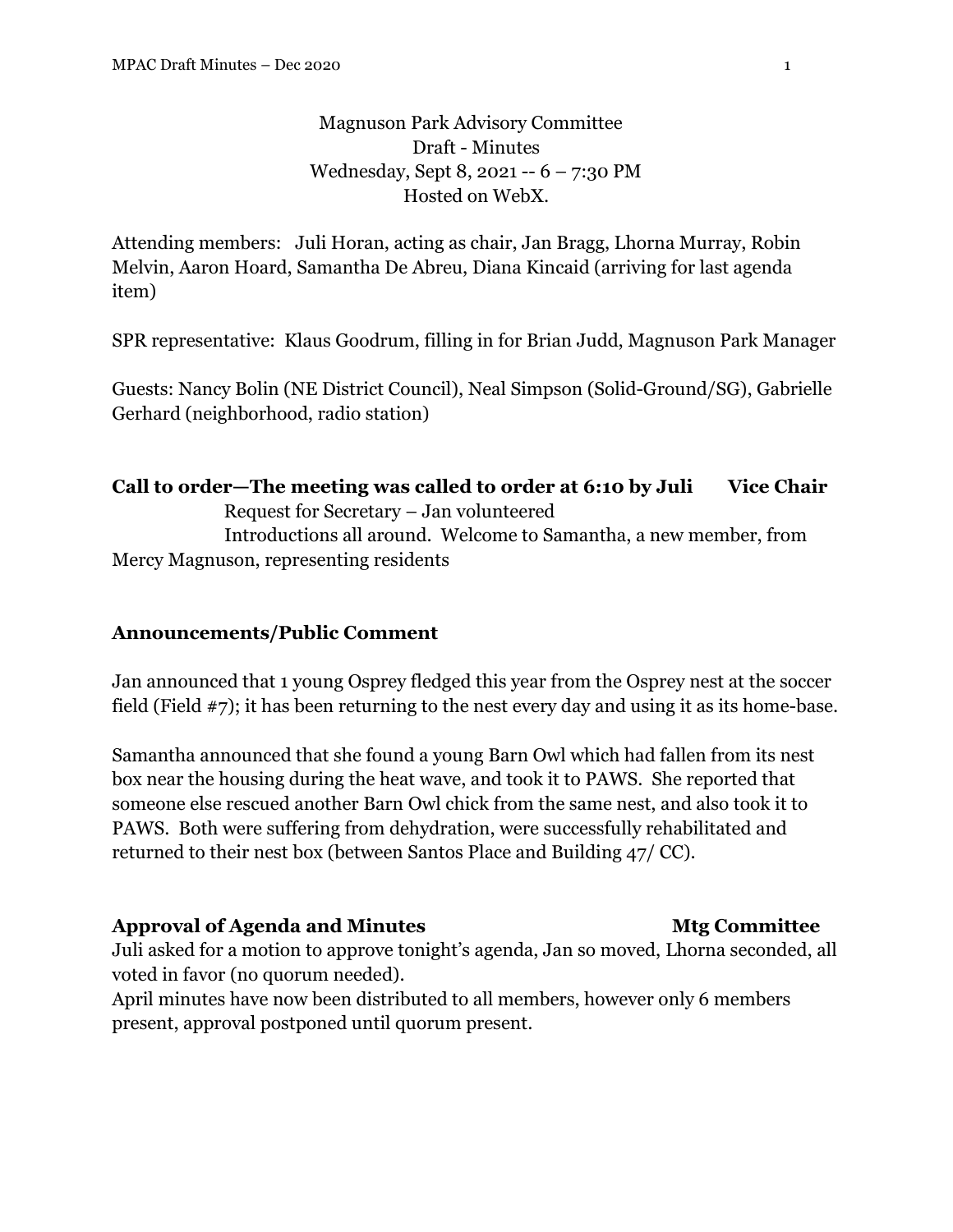# **Park Manager's Report Klaus Goodrum**

Klaus reported:

- 1) Programming for CC has been moved to Building 406 until Building 47 reopens, anticipated for summer 2022.
- 2) Park tenants are reopening: Magnuson Park Café & Brewery Sail Sandpoint Outdoors-for-All
- 3) Building 30 & 36 still closed to public, as are their bathrooms
- 4) Arena Sports wants to build an outdoor turf field for soccer in their parking lot
- 5) NE 74<sup>th</sup> St entrance opened on Friday. More sidewalk work still needs to be done; have been issues getting concrete
- 6) Murals for Building 18 (old gas station) are done but have not yet been installed; History of Flight Mural Project, spearheaded by Sandy Miller, artist from Building 30.
- 7) Looking forward to a decrease in graffiti art which has plagued the park this summer
- 8) SPR appreciates tenants and neighbors letting SPR know if we see encampments or other activity in the park. Klaus hopes that by increasing a sense of ownership in the park, that we'll see a decrease in vandalism.

Questions for Klaus:

- 1) Any progress on CPTED report? Brian would know.
- 2) Any progress on rubber pellets around old artificial turf fields? Klaus is connecting with facility maintenance team about this.
- 3) Concern expressed re heat increase with proposed artificial turf at Arena Sports.

Klaus: Arena Sports wants to use a material underneath to keep it cooler. Concern expressed re plastic from new artificial turf going into the lake.

- 4) What is the new notice board on road to OLA?
- 5) What % of grounds crew now working?
- 6) What's going on with big field along Sand Point Way at NE 65th St entrance? Samantha: mowing is a waste of time

Jan: also a waste of gasoline and puts more CO2 into atmosphere.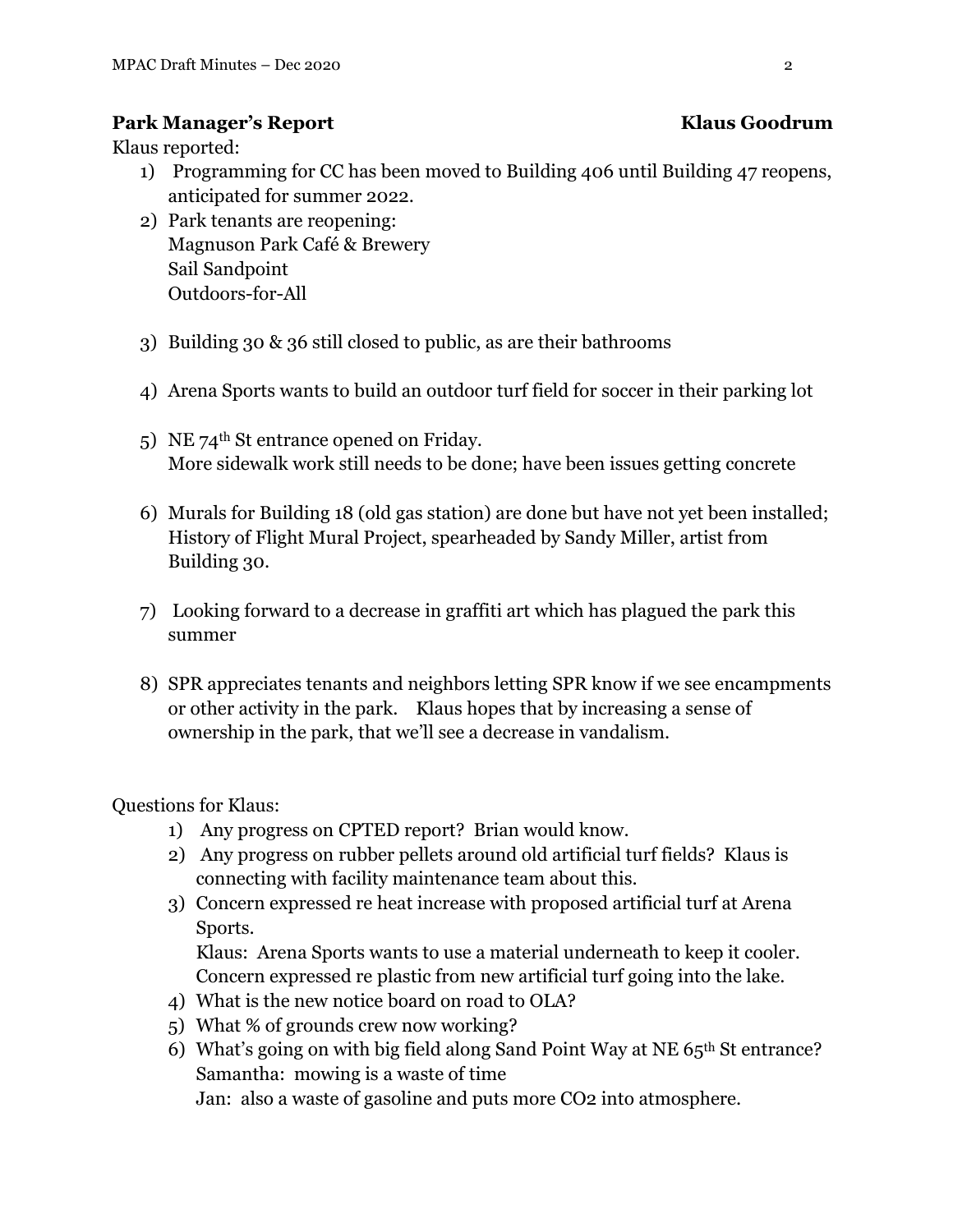Both prefer natural look (SG has left its portion not mowed, SPR has mowed its portion) Lhorna appreciates that the blackberry bushes have been cleared out by SG.

#### **New Agenda Process Juli**

Juli and Diana have come up with a new process for setting the agenda: Tuesday the week before MPAC meeting, new items to be submitted by then Thursday before the meeting, chair meets with Brian to set agenda Friday before meeting, agenda comes out

 Those items which don't make it onto agenda, will get put on following month's agenda

Aaron recommended having a rule for exceptions, e.g., something which has to be voted on in a timely fashion.

Neal asked for a process for non-MPAC members to receive the agenda.

Gabrielle: -- there is already an email mailing list for this

 --have a date by which a reminder for agenda items is sent out in advance of the Tuesday before the mtg

Juli will incorporate these ideas and distribute the process.

### **MPAC's focus on Magnuson Residents Mtg c'tee**

Ideas:

Offer stipend so that resident(s) who want to attend MPAC but can't because of child care duties, etc, might be more inclined to attend.

Have MPAC be involved in CC renovation to make sure residents' needs are met.

Have community gathering where residents, MPAC, neighbors are invited.

Have rep from Mercy Magnuson management be someone who's on site, e.g., Have manager of Mercy Magnuson be on MPAC

Have Mercy Magnuson somehow make residents aware of MPAC's existence

Have MPAC do a survey of residents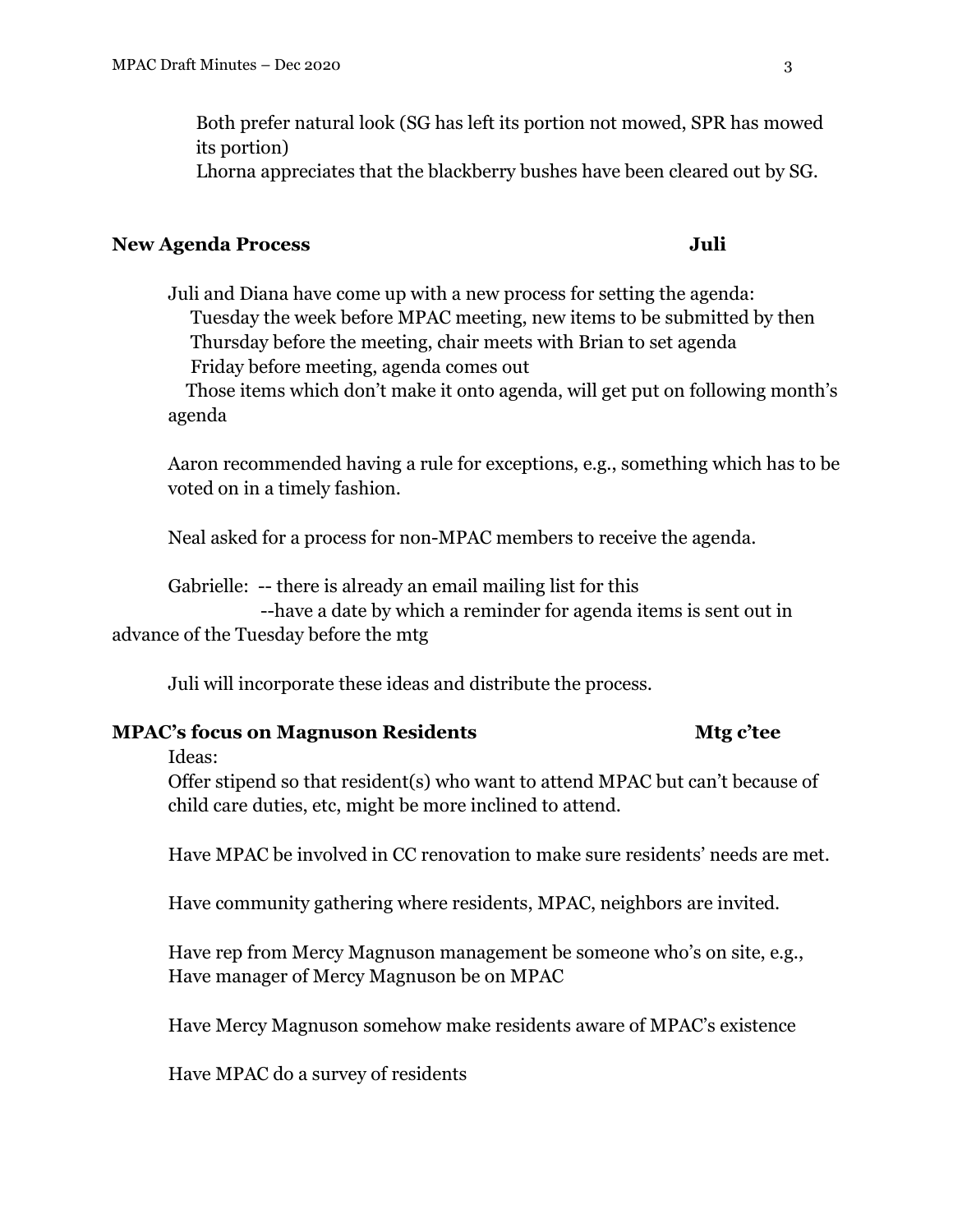Increase traffic safety on 62nd Ave NE: Post speed limit? Speed bumps? Cross walks with yellow flashing lights?

Company which did Circulation Plan may have addressed some of these issues; they did recommend cross-walk across NE 74th St.

Klaus: 62nd Ave NE is an SDOT issue

# **Vote on motion put forth at June 2021 meeting Juli**

"MPAC recommends that SPR not add to Magnuson Park any permanent businesses or vendors which depend on gas generators."

Reasoning behind the motion:

 --there is already one vendor at Magnuson Park whose business depends on running a gas generator throughout operating hours,

--gas generators are an inefficient way to produce electricity and they produce CO2

-- SPR strives to reduce its carbon footprint

Questions:

What does "permanent" mean?

Jan: The motion doesn't cover temporary food trucks, here for events only. We discussed temporary food trucks at June meeting and decided that would need a separate motion/be a separate discussion.

Some tonight oppose banning food trucks because of inexpensive ethnic food they offer to encourage wide range of people to attend events.

Some spoke about how much pollution gas generators add to the air; part of SPR's mission is a "healthy environment."

What alternatives to gas generators are available?

Robin: There are battery-powered generators which have to be recharged. Jan: If gas-generators weren't allowed, maybe that would provide incentive for food trucks to get battery-powered generators.

Diana here for discussion, quorum now present.

Motion was passed unanimously, 7-0.